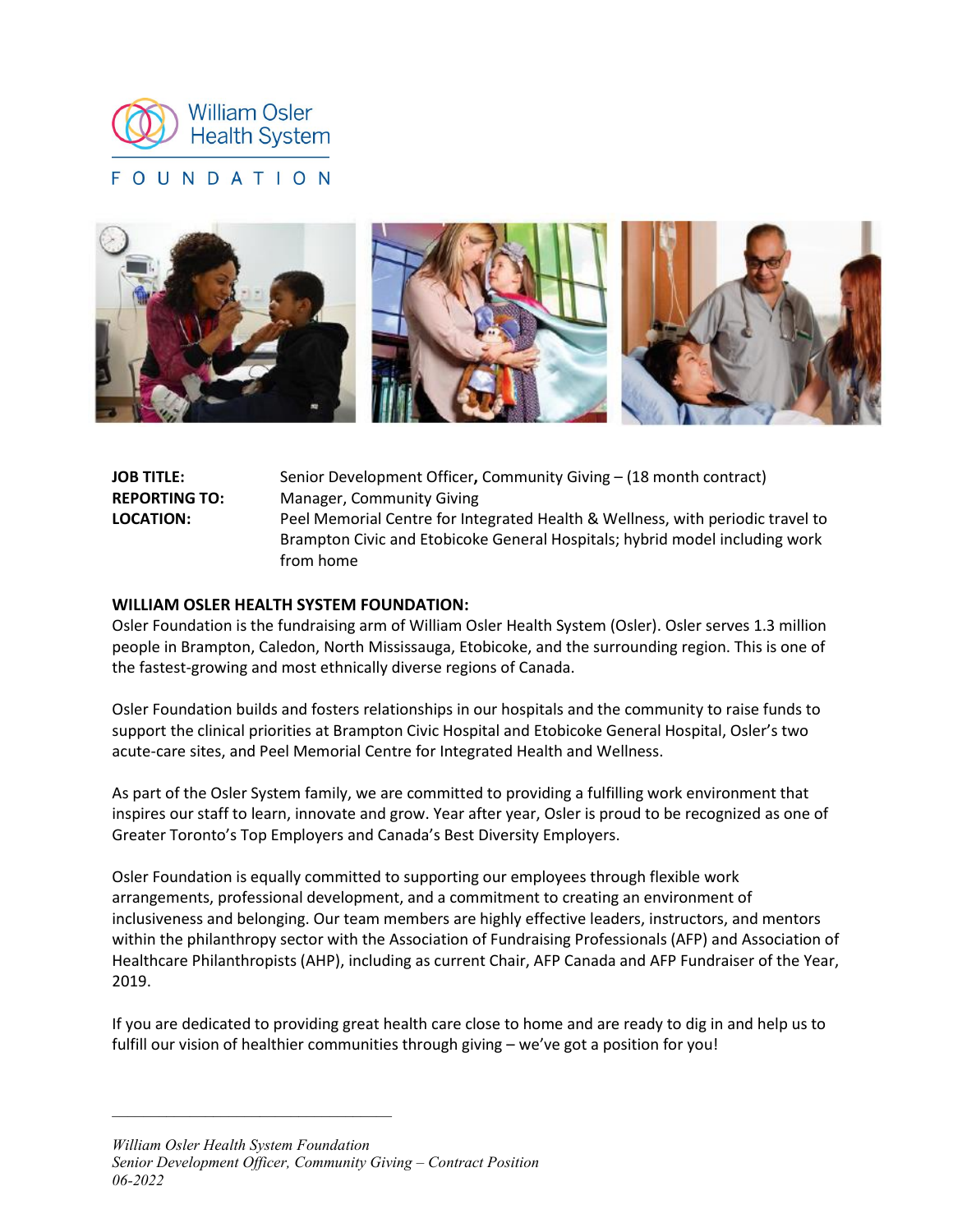## **POSITION DESCRIPTION:**

Reporting to the Manager, Community Giving, the Senior Development Officer, Community Giving, is an exciting and challenging role for a mid-level fundraiser, looking to grow and gain experience in health care fundraising. The Senior Development Officer, Community Giving, is primarily responsible for driving new revenue through community events, annual giving programs, employee giving as well as tribute and grateful patient programs. This role is also responsible for taking an active role providing strategy and support for third party peer-to-peer fundraising, ensuring activation of sector best practices and revenue generation. As a member of the Community Giving team, the individual will also support event execution of Osler's Signature Events, like our popular Holi Gala, SkiDay and Osler Golf Opens.

### **RESPONSIBILITIES:**

- Working with the Manager, Community Giving, contributing to the development and execution of strategies for Osler Foundation's, third party events, signature events, sponsorships proposals, tribute and grateful patient programs
- Identifying opportunities for acquiring new sponsors and participants and upgrading existing sponsors for signature events
- Actively manage a portfolio of key community partners, ensuring business objectives and revenue goals of the Osler Foundation and the community partner is met
- Leading the Employee Giving Campaign by managing the internal committee and executing quarterly events.
- Working collaboratively with the Marketing & Communications team to develop supporting marketing materials for Osler Foundation community partnerships – including the development of digital strategies
- Identifying opportunities for acquiring new community events and ensure
- Identifying opportunities for working with community event organizers to help enhance their events through Osler Foundation's community fundraising channels.
- Maintaining positive internal and external relationships
- Working well in a team, and helping to facilitate internal coordination of fundraising activities
- Donor and sponsor management, including tracking in Raiser's Edge
- Contributes to an upbeat, flexible, team-oriented, and collaborative work environment.

## **QUALIFICATIONS**

- University Degree, College Diploma or a combination of relevant experience
- 2+ years of recent related experience in the health care sector, non-profit sector or related fields
- Specific experience and proven results in developing new business opportunities in the community
- Experience working with diverse communities a second language is an asset
- Volunteer management skills
- Ability to make "cold calls"

 $\mathcal{L}=\{1,2,3,4,5\}$ 

- Demonstrated excellence in communications, relationship building and teamwork
- Excellent oral, written and interpersonal skills
- Experience in using on-line fundraising platforms such as Luminate Online, Salesforce, Raiser's Edge is an asset
- Strong proficiency with Microsoft Office Suite software applications, including Outlook, Word, PowerPoint, and Excel